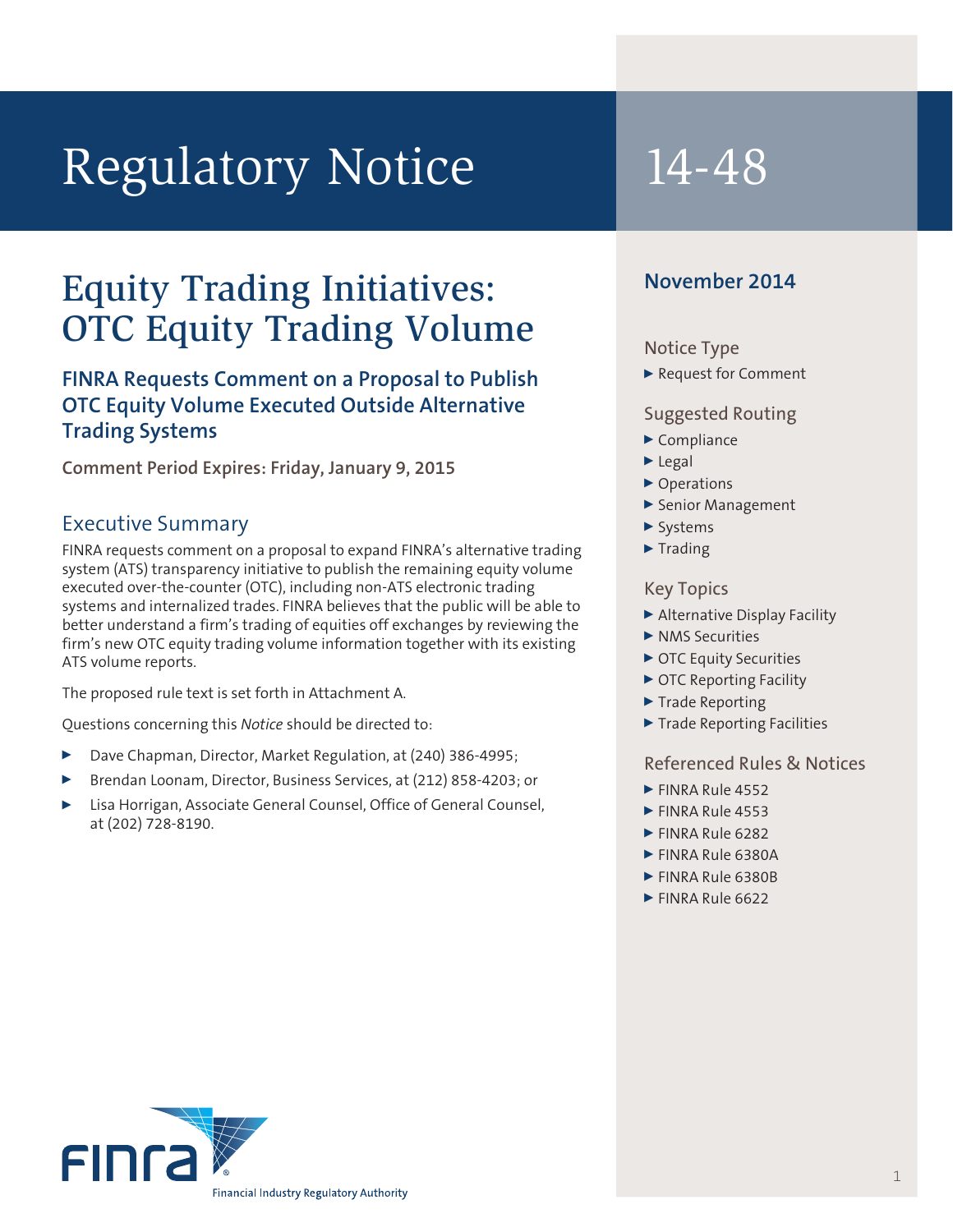#### Action Requested

FINRA encourages all interested parties to comment on the proposal. Comments must be received by Friday, January 9, 2015.

Comments must be submitted through one of the following methods:

- <sup>0</sup> Emailing comments to *[pubcom@finra.org](mailto:pubcom@finra.org)*; or
- $\blacktriangleright$  Mailing comments in hard copy to:

Marcia E. Asquith Office of the Corporate Secretary FINRA 1735 K Street, NW Washington, DC 20006-1506

To help FINRA process comments more efficiently, persons should use only one method to comment on the proposal.

**Important Notes:** The only comments that FINRA will consider are those submitted pursuant to the methods described above. All comments received in response to this *Notice* will be made available to the public on the FINRA website. Generally, FINRA will post comments as they are received. $1$ 

Before becoming effective, the proposed rule change must be filed with the Securities and Exchange Commission (SEC) pursuant to Section 19(b) of the SEA.<sup>2</sup>

#### Background & Discussion

The proposal set forth in this *Notice* is one of seven FINRA initiatives relating to equity market structure and automated trading activities including high frequency trading (HFT).<sup>3</sup> These initiatives are designed to increase the scope of trading information FINRA receives, provide more transparency into trading activities to market participants and investors and require firms engaged in electronic trading and their employees to be trained, educated and accountable for their role in equity trading.

Under FINRA rules, each ATS is required to report its weekly volume, by security, to FINRA, and as of February 2, 2015, each ATS must use a unique market participant identifier (MPID) for reporting order and trade information to FINRA. As part of these requirements, FINRA makes the reported volume and trade count information for equity securities publicly available on its website.4 Pursuant to the proposal, FINRA is considering expanding this transparency initiative by publishing the remaining equity trading volume executed OTC by each firm on a security-by-security basis. The proposal would provide additional transparency into a significant portion of the OTC market<sup>5</sup> by enabling market participants and investors to get a better understanding of each firm's OTC trading.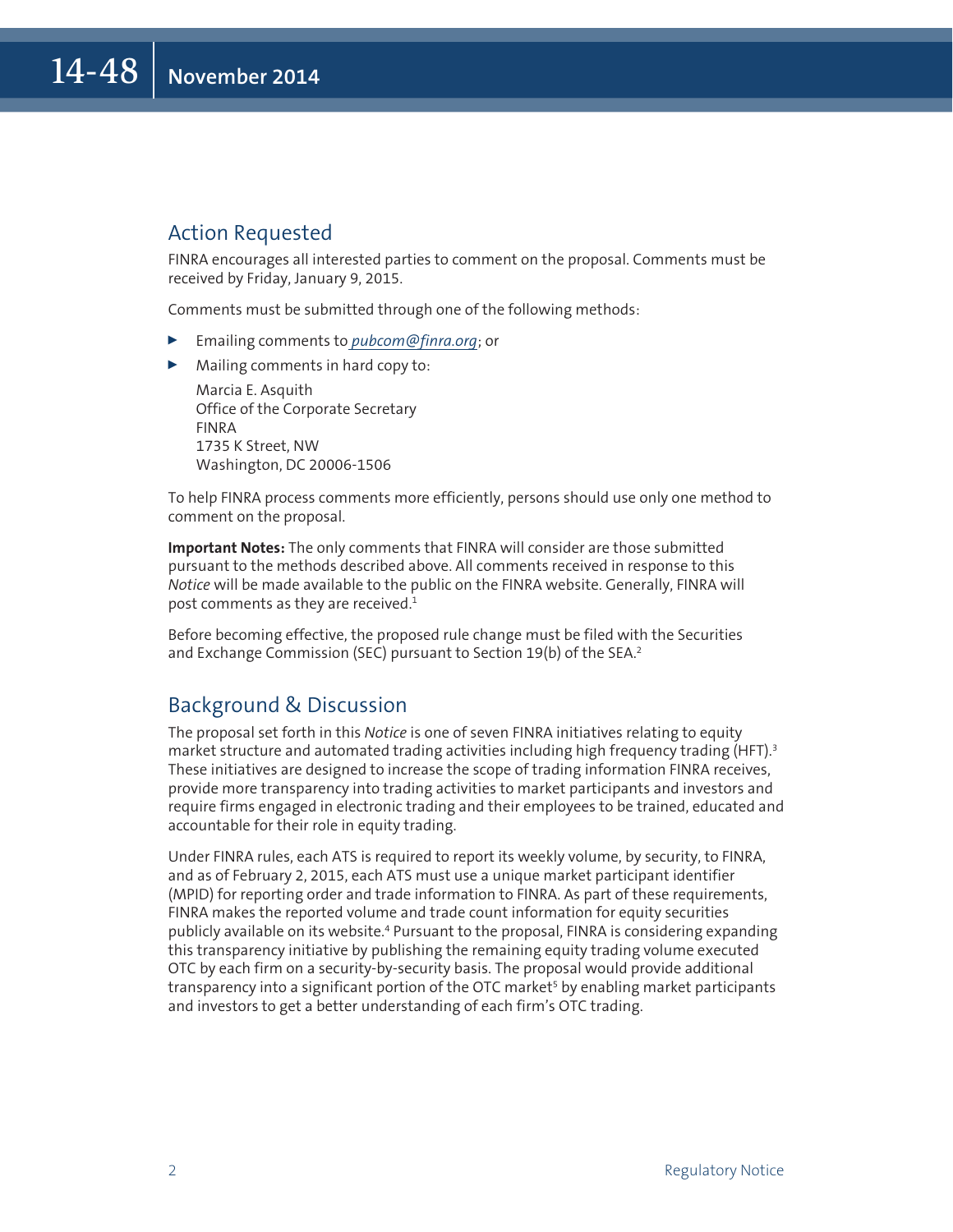FINRA would derive a firm's non-ATS volume information directly from OTC trades reported to FINRA's equity trade reporting facilities (*i.e.*, the Alternative Display Facility, a Trade Reporting Facility or the OTC Reporting Facility). As such, firms would not have any new or additional reporting requirements as a result of the proposal. A firm's non-ATS volume would be based on trades reported for dissemination purposes—or "tape reports"—on which the firm is identified as the member firm with the trade reporting obligation—or "Executing Party."6 A firm's published trading volume information would not include trades for which the firm is the reported contra party,<sup>7</sup> nor would it include trades that are reported for regulatory or clearing purposes only—or "non-tape reports." Volume information for each equity security would be published on the FINRA website on a twoweek or four-week delayed basis in accordance with the time frames specified for ATS volume publication.<sup>8</sup>

As noted above, FINRA would publish non-ATS trading volume information at the firm level and not on an MPID-by-MPID basis. FINRA believes that this is appropriate because, outside of the ATS context, not all firms have a separate MPID for each unique trading center at the firm, and as such, publishing volume information at the MPID level may not provide meaningful or consistent information to the marketplace. For firms that use more than one MPID for their non-ATS trading,<sup>9</sup> FINRA would aggregate and publish the non-ATS trading volume for all non-ATS MPIDs belonging to the firm under a single "parent" identifier or firm name.<sup>10</sup>

FINRA does not believe that publishing volume information for each firm that executed only a small number of trades or shares in any given period would provide meaningful information to the marketplace. Accordingly, FINRA would combine volume from all firms that do not meet a specified minimum threshold and publish such *de minimis* volume information for those firms on an aggregated basis. For example, if five firms each execute 10 trades in the reporting period in a security, their 50 trades would be aggregated and published as a single line item; the firms and their volume information would not be identified separately. For a firm with more than one non-ATS MPID, the total volume across all of its non-ATS MPIDs would be combined for purposes of determining whether the *de minimis* threshold has been met. FINRA notes that all of the OTC volume would be published, but for firms that meet the *de minimis* threshold, their volume would not be attributed by name.

FINRA is proposing to establish a threshold of fewer than on average 200 non-ATS transactions per day executed by the firm in the security during the one-week reporting period. This proposed threshold is based on the level of trading activity used by the SEC to identify "small market makers" for purposes of exemptive relief from the rule requiring market centers that trade NMS securities to make publicly available electronic reports that include uniform statistical measures of execution quality (SEC Rule 605 of Regulation NMS).11 FINRA reviewed volume statistics for firms across all securities for a one-week period (June 23 – 29, 2014). This review indicates that without applying any threshold,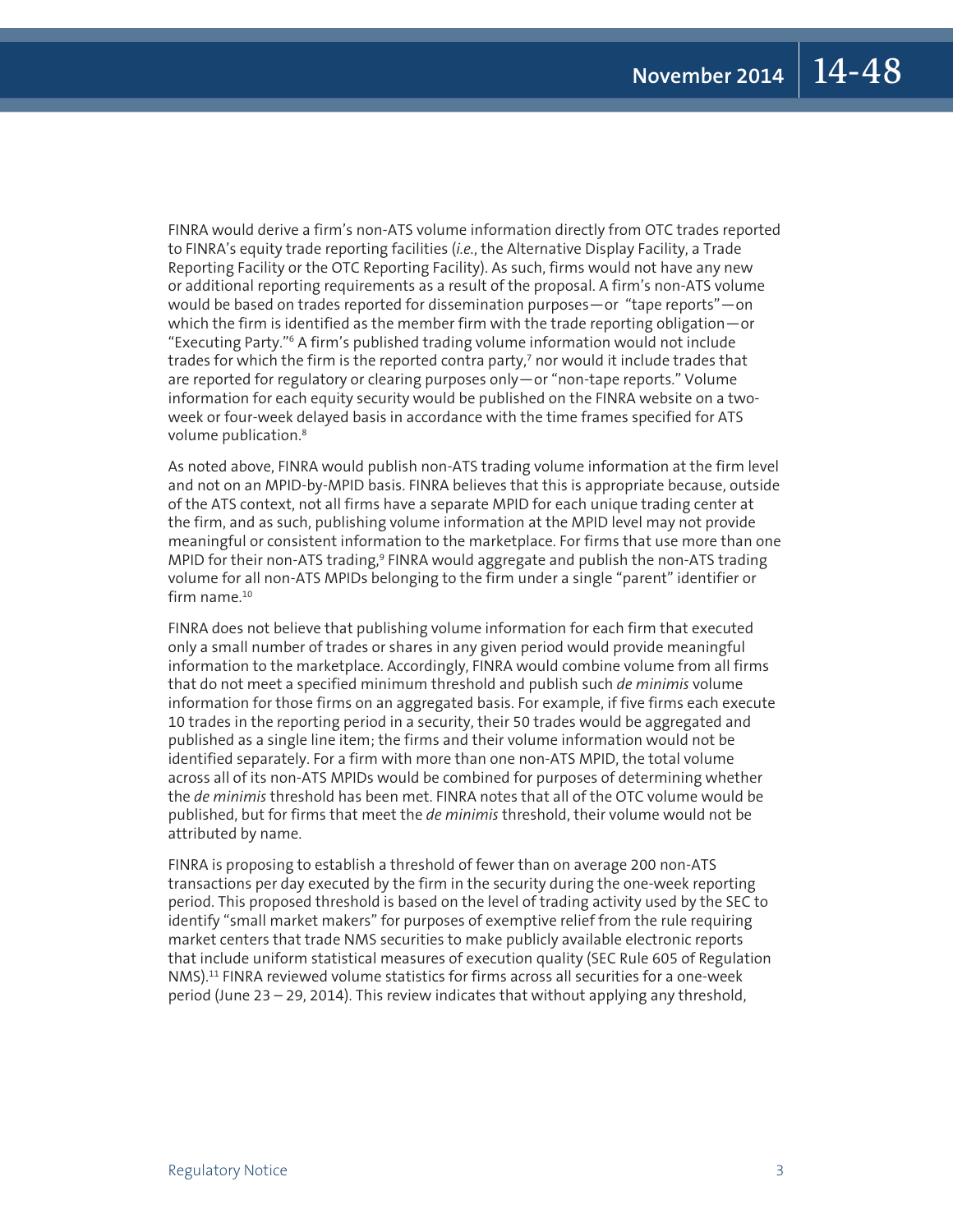approximately 300 individual firms would have volume attributed by name. Looking at market participants with on average 200 or more trades per day across all securities, approximately 60 firms—which account for over 98 percent of all trading volume—would have volume attributed by name.

Thus, under the proposal, if a firm averages below 200 (non-ATS) transactions per day across all securities during the reporting period, FINRA would aggregate the firm's volume with that of similarly situated firms. Additionally, because the published volume data would be broken down by security, if a firm averages below 200 (non-ATS) transactions per day in a given security during the reporting period, FINRA would aggregate the firm's volume in that security with that of similarly situated firms, even if the firm averages more than 200 (non-ATS) transactions per day across all securities during the reporting period. For example, if, during the reporting period, Firm 1 averages 10,000 trades per day across all securities, but averages only 50 trades per day in ABCD security, Firm 1's volume in ABCD security would be aggregated with other firms' volume in ABCD for that period.

| <b>Threshold</b>                                                  | Approximate number of<br>market participants that<br>would be identified by<br>name | Percentage of all trading<br>volume attributed to these<br>market participants |
|-------------------------------------------------------------------|-------------------------------------------------------------------------------------|--------------------------------------------------------------------------------|
| On average 300 or more<br>trades per day across all<br>securities | 54                                                                                  | 98.78%                                                                         |
| On average 200 or more<br>trades per day across all<br>securities | 62                                                                                  | 98.99%                                                                         |
| On average 100 or more<br>trades per day across all<br>securities | 77                                                                                  | 99.30%                                                                         |
| On average 50 or more<br>trades per day across all<br>securities  | 93                                                                                  | 99.51%                                                                         |

FINRA seeks comment on the appropriate *de minimis* threshold, and to help inform comments, presents volume statistics at alternative thresholds for the one-week period cited above: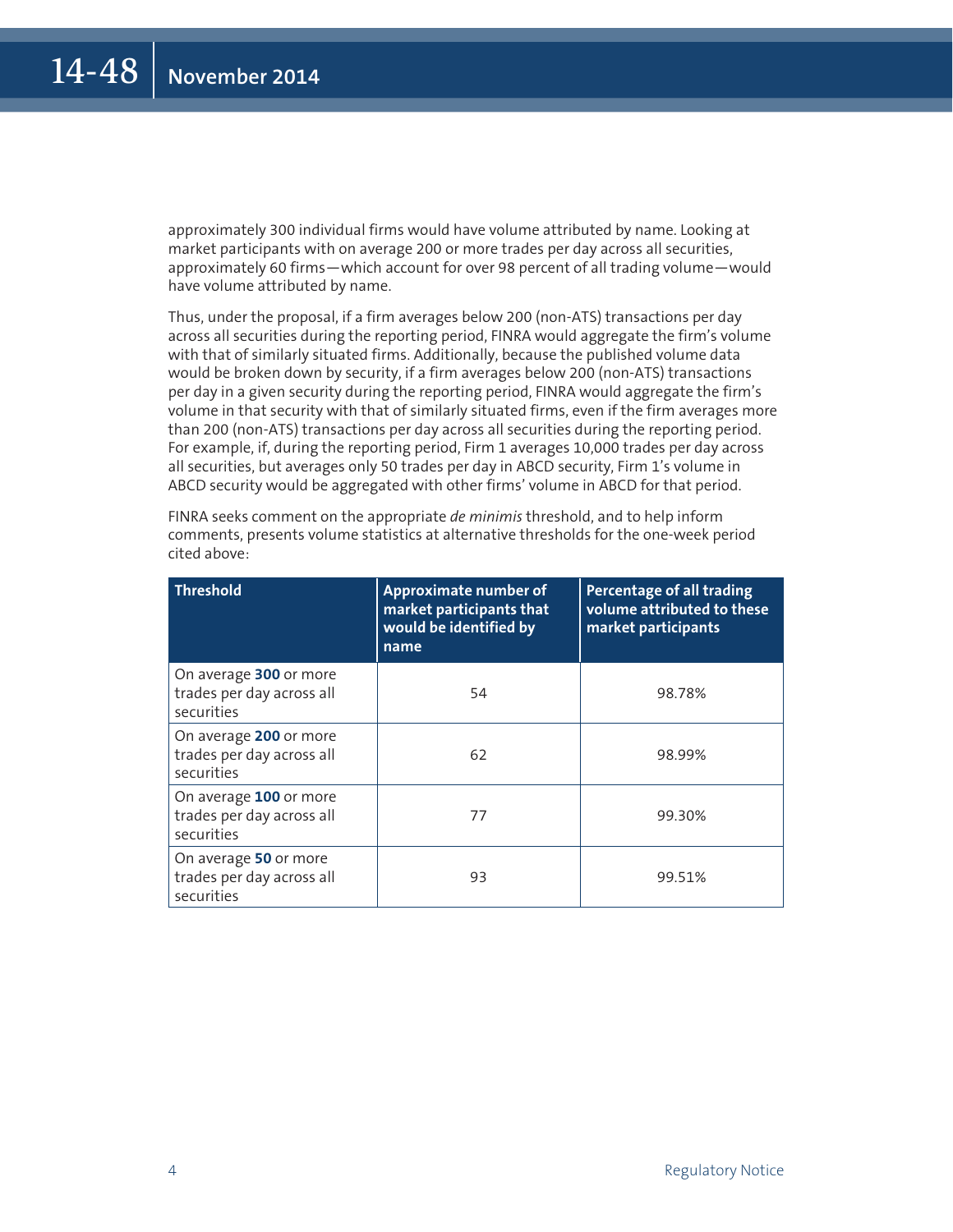FINRA considered whether dividing published volume information into more granular categories, such as by trading capacity (*i.e.*, principal versus agency or riskless principal) or by participant type (*e.g.*, market maker), would be feasible or provide additional meaningful or reliable information to market participants. However, FINRA believes that publishing non-ATS trading volume information at more granular levels may increase the potential impact on firms and may raise concerns about potential information leakage, such as the possibility that a firm's trading activity or strategy could be discerned from the data. Further segregating the data, *e.g.*, by trading desk, would entail potentially significant development work by firms to sufficiently identify the activity for FINRA (*e.g.*, volume attributable to a market making desk) and may not be consistent across firms, while also leading to some of the same concerns about information leakage. Thus, FINRA currently is not proposing to publish the non-ATS volume data at more granular levels than by firm and security. FINRA believes that this approach, coupled with the delayed publication of data, should address any concerns a firm may have regarding potential information leakage.

#### Economic Impacts

#### **Anticipated Benefits**

As discussed above, the proposal would expand the benefits of FINRA's ATS transparency program by providing additional transparency on the remaining equity volume executed OTC. The increased transparency would enable market participants and investors to better understand a firm's trading of equities off exchanges, thereby enhancing their understanding of executing firms' trading volume and market shares in the equity market.

#### **Anticipated Costs**

The proposal would not impose any additional reporting requirements on firms, and as a result, would have minimal impact on firms from a systems development perspective. FINRA, however, will incur costs for standardizing and compiling the data, development, testing, quality control, business support, and storage and maintenance of the data. While FINRA currently publishes ATS volume data on its website, the proposal would impose additional costs for Web page development and software changes to present the information as proposed, *e.g.*, for purposes of the *de minimis* threshold and aggregation of volume executed by a single market participant's multiple MPIDs.

For fee purposes, this data may be combined with the ATS data that is currently available and for which subscribers are charged under Rule 4553.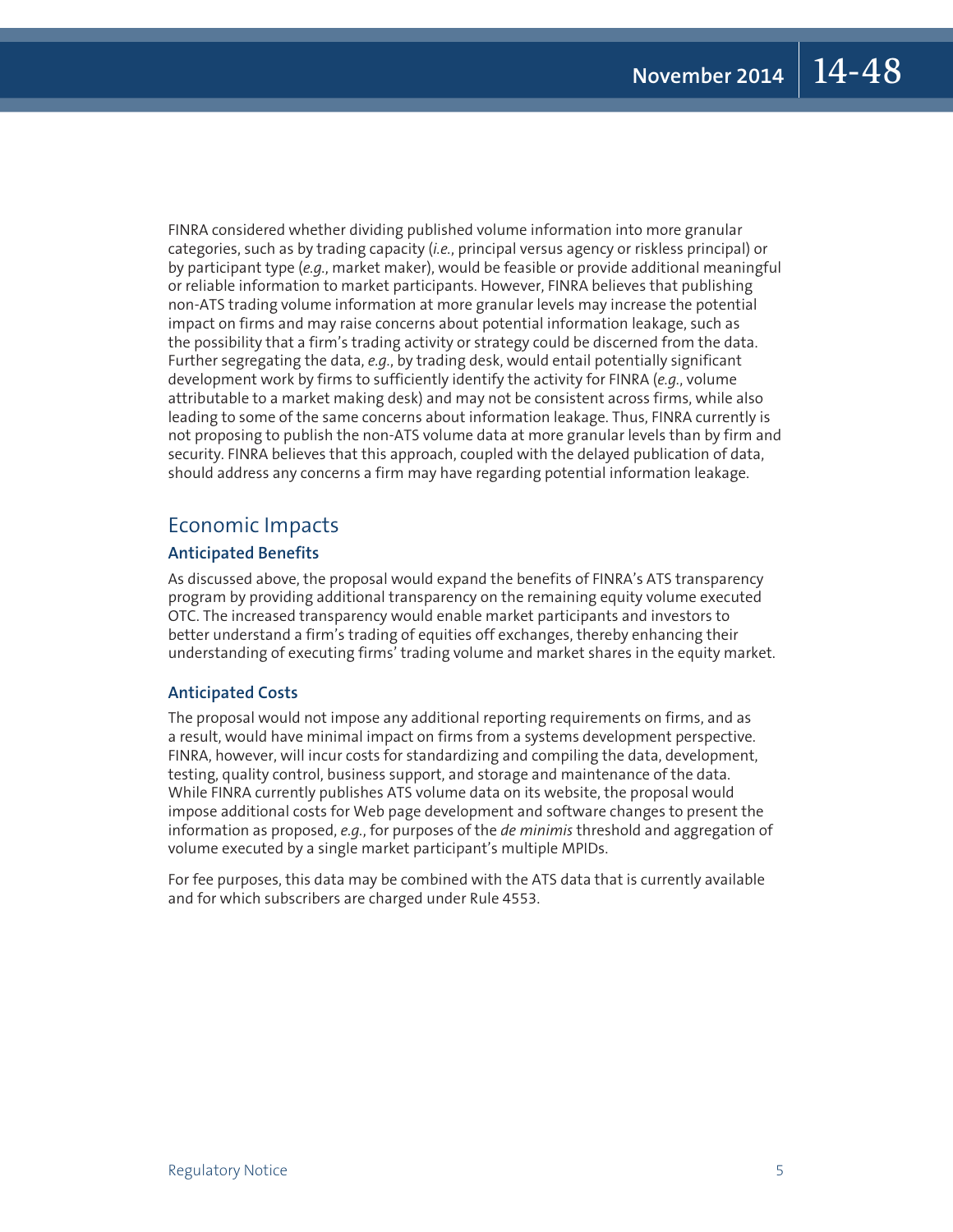#### Request for Comment

FINRA seeks comments on the proposal outlined above. In addition to general comments, FINRA specifically requests comment on the following questions:

- $\triangleright$  Would the proposal provide valuable information to the marketplace?
	- <sup>0</sup> How might firms and other market participants use the published non-ATS OTC volume data?
	- Is your firm likely to use this data?
- $\triangleright$  What (if any) concerns do firms have about publication of their non-ATS OTC volume data?
	- $\blacktriangleright$  Are there potential competitive disadvantages to attributing non-ATS volume information by firm name?
	- <sup>0</sup> Does limiting the granularity of information and publishing it on a two-week or four-week delayed basis mitigate any concerns firms might have about publication of their volume information? Are there other alternative steps FINRA could take to mitigate those concerns, while still disseminating meaningful information to the marketplace?
- Does the proposal to publish data on a two-week or four-week delayed basis lessen or otherwise change the value of the information?
	- $\triangleright$  Would data published on a real-time or next-day basis be more useful or provide additional value, and if so, in what way?
	- ▶ As discussed above, FINRA is proposing to publish non-ATS volume information on the same delayed basis on which ATS volume data is currently published. Should FINRA consider a different schedule? If so, what alternative schedule do commenters suggest and why?
- ▶ Do commenters agree with FINRA's proposal to publish non-ATS volume information at the firm level rather than at the MPID level?
	- If commenters recommend publishing at the MPID level, what additional value would that provide? Would there be ways to increase the consistency and reliability of information at the MPID level?
- $\triangleright$  Should FINRA consider publishing volume information for non-ATS trading at more granular levels, and if so, what levels (*e.g.*, by capacity)? What would be the costs and benefits of such an approach?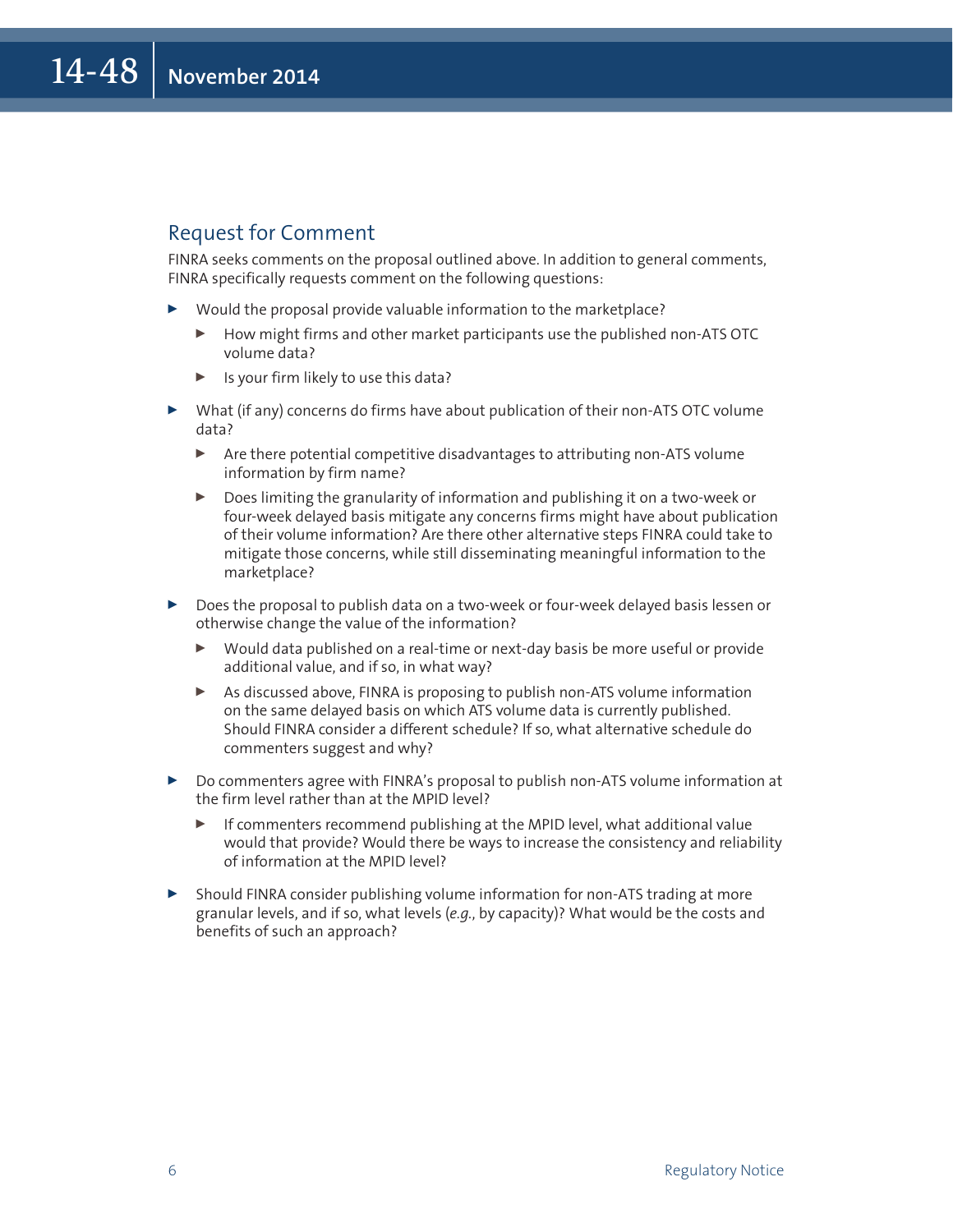- Do commenters agree with the proposal to aggregate volume information for firms with a *de minimis* amount of trading in any given period?
	- <sup>0</sup> Is the proposed threshold for purposes of publishing aggregated non-ATS trading volume information (*i.e.*, on average 200 trades per day) appropriate? If not, what alternative threshold should FINRA consider and why?
	- <sup>0</sup> Should FINRA consider a separate threshold for less frequently traded securities (*e.g.*, a lower threshold for securities that are not in Tier 1 of the NMS Plan to Address Extraordinary Market Volatility)? If so, what separate threshold do commenters suggest and why?
	- <sup>0</sup> Would a threshold based on share or dollar volume rather than number of trades be more appropriate? Are there other alternative metrics that FINRA should consider in setting the threshold?
- $\triangleright$  What other economic impacts, including costs and benefits, might be associated with this proposal? Who might be affected and how?

FINRA requests that commenters provide empirical data or other factual support for their comments wherever possible.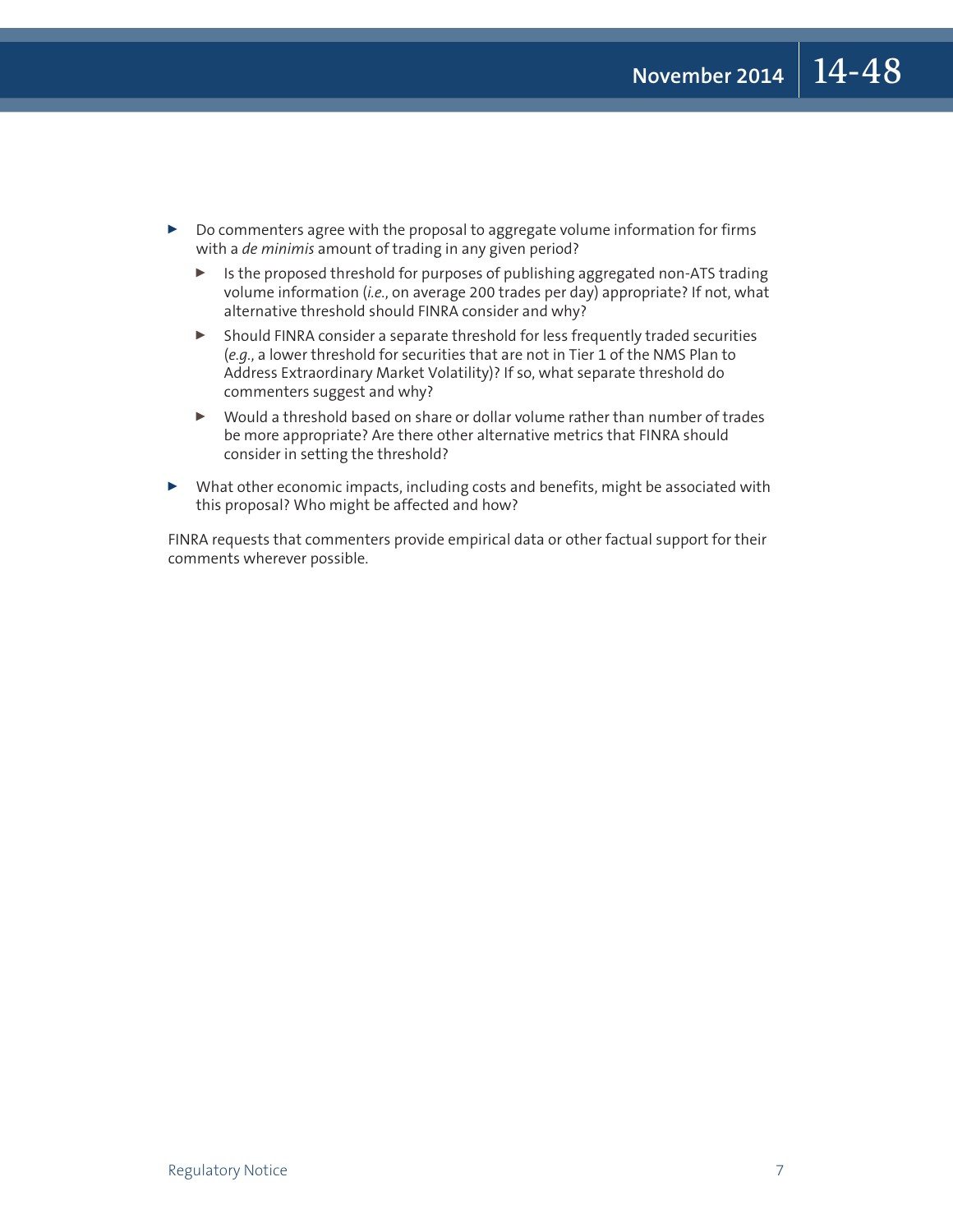#### **Endnotes**

- 1. FINRA will not edit personal identifying information, such as names or email addresses, from submissions. Persons should submit only information that they wish to make publicly available. *See NTM 03-73* (November 2003) (NASD Announces Online Availability of Comments) for more information.
- 2. *See* Section 19 of the Securities Exchange Act of 1934 (SEA) and rules thereunder. After a proposed rule change is filed with the SEC, the proposed rule change generally is published for public comment in the *Federal Register*. Certain limited types of proposed rule changes, however, take effect upon filing with the SEC. *See* SEA Section 19(b)(3) and SEA Rule 19b-4.
- 3. *See* FINRA September 19, 2014, News Release "[FINRA Board Approves Series of Equity Trading](http://www.finra.org/Newsroom/NewsReleases/2014/P600831)  [and Fixed Income Rulemaking Items](http://www.finra.org/Newsroom/NewsReleases/2014/P600831)".
- 4. ATS volume information regarding fixed income securities currently is not being disseminated.
- 5. For example, for the period from May 12 through June 23, 2014, approximately 57 percent of the share volume of OTC trades in NMS stocks was executed outside an ATS.

 FINRA notes that its purview extends only to OTC data, and as such, this proposal does not apply to publication of data relating to trades executed on an exchange.

6. Under FINRA rules, in a trade between a member and non-member or customer, the member has the obligation to report the trade, and in a trade between two members, the "Executing Party," defined as the member that receives an order for handling or execution or is presented an order against its quote, does not subsequently re-route the order, and executes the transaction, has the obligation to report the trade. *See* Rules 6282, 6380A, 6380B and 6622.

- 7. FINRA is proposing to include only volume from the executing party perspective because otherwise, published OTC volume would be inflated (*i.e.*, publishing volume from both the executing party and contra party perspectives would double count the executed volume).
- 8. Under Rule 4552, ATS volume information is published on a two-week delayed basis for NMS stocks in Tier 1 under the NMS Plan to Address Extraordinary Market Volatility (also referred to as the Limit Up/Limit Down Plan) and a fourweek delayed basis for all other NMS stocks and OTC equity securities.
- 9. For example, a firm may use separate MPIDs for its proprietary and agency desks.
- 10. FINRA reiterates that a firm's ATS volume will continue to be published separately under the unique MPID(s) for each ATS operated by the firm.
- 11. Specifically, the SEC exempted any market center that reported fewer than 200 transactions per trading day on average over the preceding six month period in securities that are covered by the rule. *See* letter from Annette L. Nazareth, Director, Division, to Richard Romano, Chair, and Carl P. Sherr, Vice-Chair, NASD Small Firms Advisory Board, dated June 22, 2001.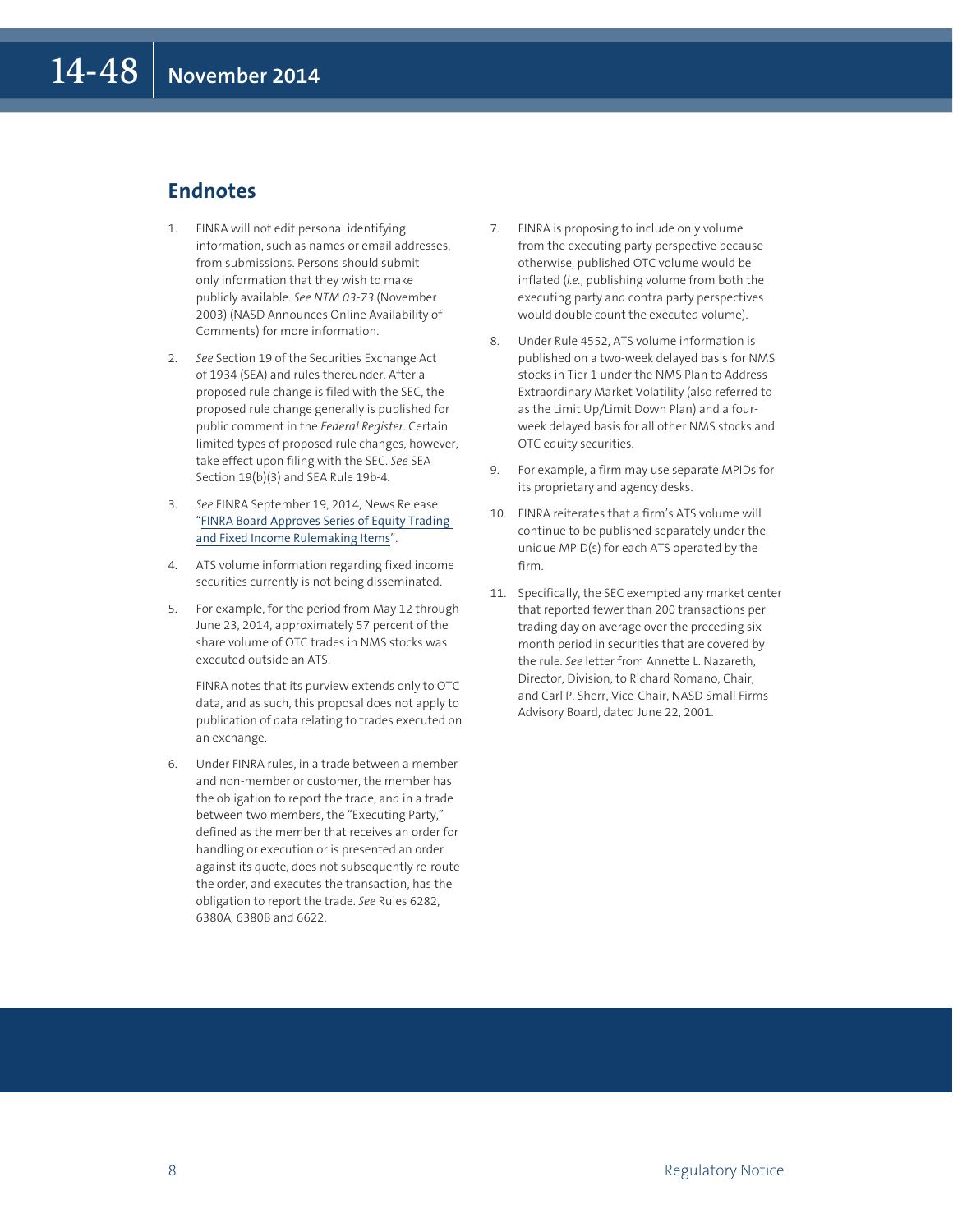#### **ATTACHMENT A**

Below is the text of the proposed rule change. Proposed new language is underlined; proposed deletions are in brackets.

#### **6000. QUOTATION AND TRANSACTION REPORTING FACILITIES**

#### **6100. QUOTING AND TRADING IN NMS STOCKS**

#### **6110. Trading Otherwise than on an Exchange**

(a) Members are required to report transactions in NMS stocks, as defined in Rule 600(b)(47) of SEC Regulation NMS, effected otherwise than on or through a national securities exchange to FINRA. For purposes of the Rule 6100 Series, "otherwise than on an exchange" means a trade effected by a FINRA member otherwise than on or through a national securities exchange. The determination of what constitutes a trade "on or through" a particular national securities exchange shall be determined by that exchange in accordance with all applicable statutes, rules and regulations, and with any necessary SEC approval.

(b) Trading Information for OTC Transactions Executed Outside of Alternative Trading Systems

(1) FINRA will publish on its public web site the Trading Information for NMS stocks for each member with the trade reporting obligation under Rules 6282(b), 6380A(b) and 6380B(b) on the following timeframes:

(A) no earlier than two weeks following the end of the Trading Information week, Trading Information regarding NMS stocks in Tier 1 of the NMS Plan to Address Extraordinary Market Volatility; and

(B) no earlier than four weeks following the end of the Trading Information week, Trading Information regarding NMS stocks that are subject to FINRA trade reporting requirements and are not in Tier 1 of the NMS Plan to Address Extraordinary Market Volatility.

(2) Published Trading Information will be presented on FINRA's web site as follows:

(A) Trading Information will be aggregated for all Market Participant Identifiers (MPIDs) used by a single member (excluding, if applicable, any MPIDs used by the member for reporting trades executed in its alternative trading system).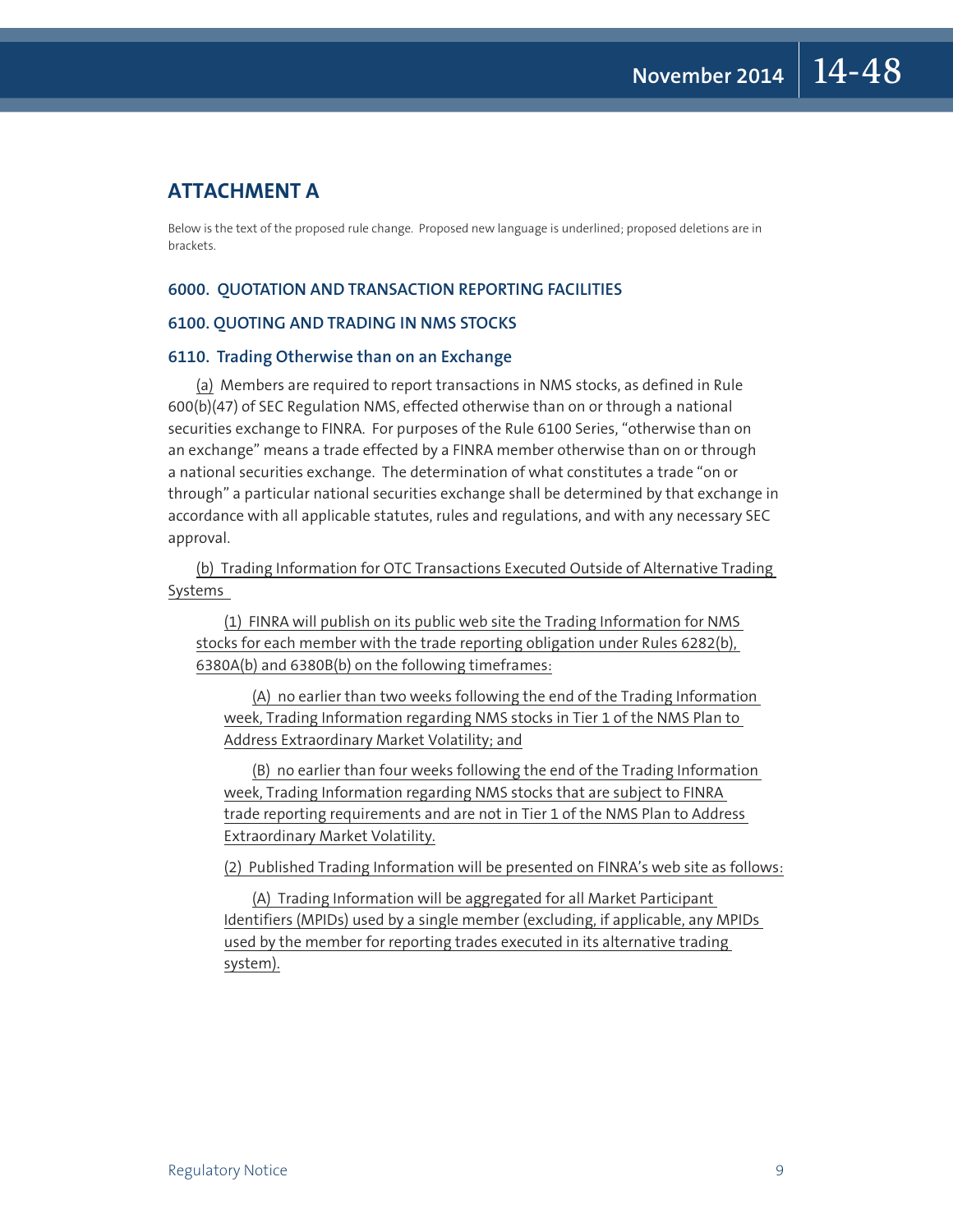(B) Trading Information shall be aggregated for members that have executed on average fewer than 200 transactions per day in the NMS stock during the Trading Information week.

(3) "Trading Information" includes:

(A) the number of shares of each NMS stock executed by the member with the trade reporting obligation under Rules 6282(b), 6380A(b) and 6380B(b) and reported to FINRA; and

(B) the number of trades in a security executed by the member with the trade reporting obligation under Rules 6282(b), 6380A(b) and 6380B(b) and reported to FINRA.

"Trading Information" for purposes of this Rule shall not include any transactions executed within an alternative trading system, which information is published under Rule 4552.

\* \* \* \* \*

**6600. OTC REPORTING FACILITY**

#### **6610. General**

(a) Members are required to report transactions (other than transactions executed on or through an exchange) in OTC Equity Securities, including secondary market transactions in non-exchange-listed Direct Participation Program securities, and Restricted Equity Securities to the OTC Reporting Facility in compliance with the Rule 6600 and 7300 Series, as well as all other applicable rules and regulations.

(b) Trading Information for OTC Transactions Executed Outside of Alternative Trading Systems

(1) FINRA will publish on its public web site the Trading Information for OTC Equity Securities for each member with the trade reporting obligation under Rule 6622(b) no earlier than four weeks following the end of the Trading Information week.

(2) Published Trading Information will be presented on FINRA's web site as follows:

(A) Trading Information will be aggregated for all Market Participant Identifiers (MPIDs) used by a single member (excluding, if applicable, any MPIDs used by the member for reporting trades executed in its alternative trading system).